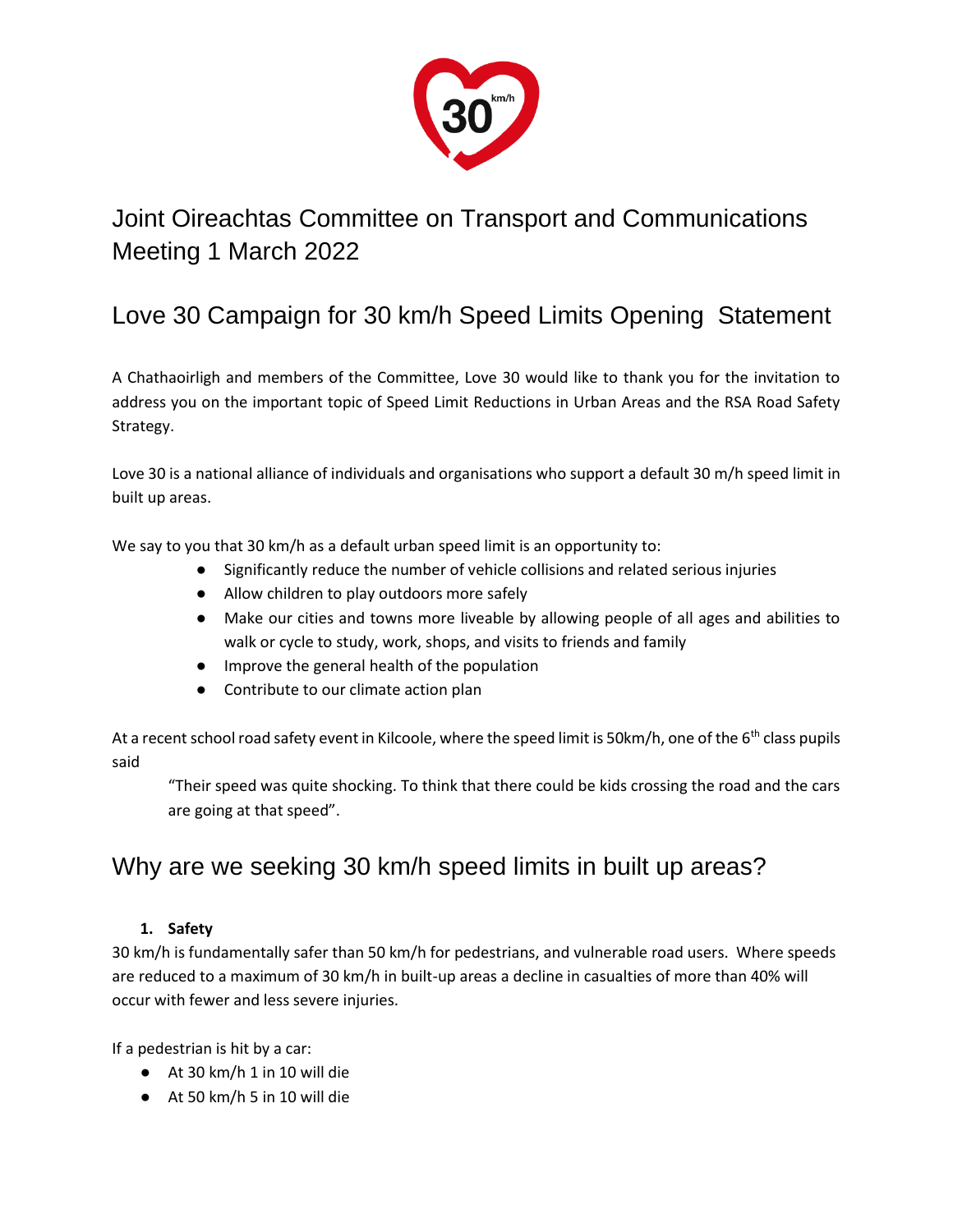

● At 60 km/h 9 in 10 will die

Lower speeds give drivers more time to notice and react to the unexpected and, importantly, reduce the severity of injury when collisions occur.

The importance of 30 km/h speed limits for improved road safety and enhanced liveability is recognised internationally. Many countries such as the Netherlands, Spain and Wales, have legislated for mandatory 30 km/h in all built-up areas.

#### **2. Freedom for children and the elderly**

With lower speeds children can safely play, walk, scoot and cycle in their neighbourhood. Confident, independent, healthy, active travel habits form on safer streets. Also, many elderly people have slower reaction times, and so slower traffic makes it easier for them to cross the road.

#### **3. Quieter, cleaner streets**

Lower speeds result in less noise and pollution. And air pollution currently kills more than 1,000 per year in Ireland.

#### **4. Cost effective**

Introducing widespread 30 km/h is one of the most cost effective ways of improving road safety[. Studies](https://www.20splenty.org/20mph_vfm)  [in the UK](https://www.20splenty.org/20mph_vfm) found that wide area 30km/h limits are seven times more cost effective than isolated zones with physical traffic calming.

#### **5. Little impact on journey times**

Much of the travel time in urban areas is spent at traffic lights, or stuck in traffic. On a typical 20 minute journey, travelling at 30 km/h instead of 50 km/h will add between 20 seconds to a minute to the journey time.

Local and international experience shows that drivers quickly acclimatise to lower speed limits in built up areas.

#### **6. Stockholm and WHO Decade of Action for Road Safety**

Ireland was a signatory to the [Stockholm Declaration](https://www.roadsafetysweden.com/contentassets/b37f0951c837443eb9661668d5be439e/stockholm-declaration-english.pdf) of the Third Global Ministerial Conference on Road Safety in February 2020. It mandates i[n](https://www.roadsafetysweden.com/contentassets/b37f0951c837443eb9661668d5be439e/stockholm-declaration-english.pdf) [Resolution #11](https://www.roadsafetysweden.com/contentassets/b37f0951c837443eb9661668d5be439e/stockholm-declaration-english.pdf) *'a maximum road travel speed of 30 km/h in areas where vulnerable road users and vehicles mix in a frequent and planned manner'*.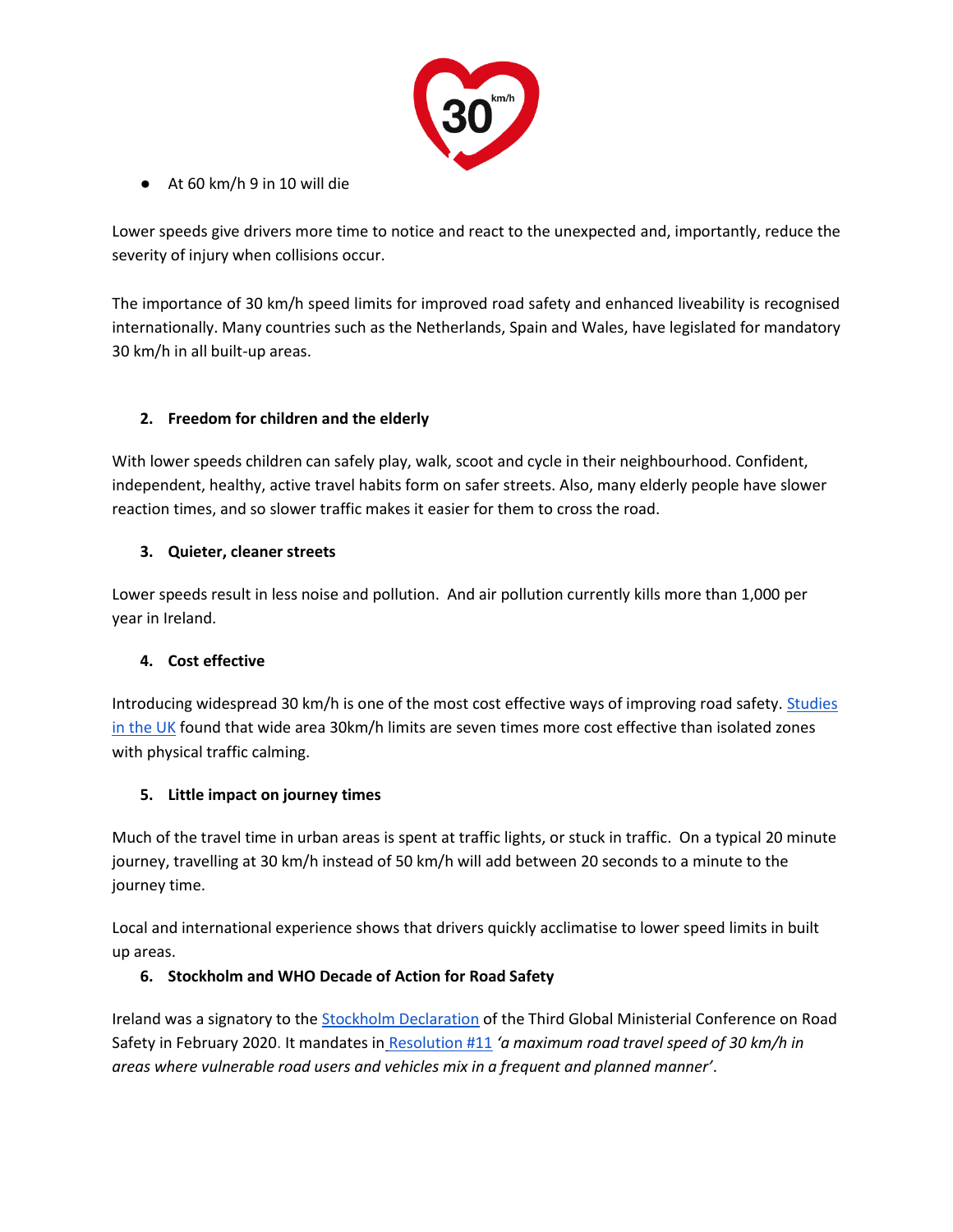

This same Stockholm Declaration also recognises that road deaths and injuries constitute a preventable epidemic. This agreed resolution #11 needs to be acted upon here in Ireland.

A move to lower speed limits nationwide here in Ireland is also in line with the WHO ['Decade of Action](https://www.who.int/news/item/28-10-2021-who-kicks-off-a-decade-of-action-for-road-safety)  [for Road Safety'](https://www.who.int/news/item/28-10-2021-who-kicks-off-a-decade-of-action-for-road-safety).

### **National Default Legislation**

At present, the setting of speed limits is a matter for local authorities, subject to national legislation. Reviews have resulted in most local authorities introducing some 30 km/h speed limits, but their introduction has been patchy and inconsistent and has focussed almost exclusively on residential estates. The recent introduction of an appeal mechanism may be helpful in reducing some speed limits but is unlikely to bring about the paradigm shift that is required.

We believe that the best way forward is to introduce national legislation mandating a default 30 km/h speed limit in built-up areas. It will then be up to councils to decide which (if any) roads should have a different speed limit. A default limit does not prevent a higher limit being introduced where it is deemed necessary and safe.

### **Road Safety Strategy**

We were very pleased to see that the Road Safety Strategy 2021-2030, included a High Impact Action (Number 6) to "*Establish a working group to examine and review the framework for the setting of speed limits, including introducing 30km/h limits as the default in urban areas."*

We believe that this working group should be established without delay. It must recognise that

- For every one road death there are nine serious injuries on Irish roads.
- Pedestrians, motorcyclists, and cyclists account for over half of all serious injuries

## Conclusion

We urge that you the members of this Committee recognise the wealth of local and international evidence in support of 30km/h speed limits in built up areas. By endorsing the call for a national default